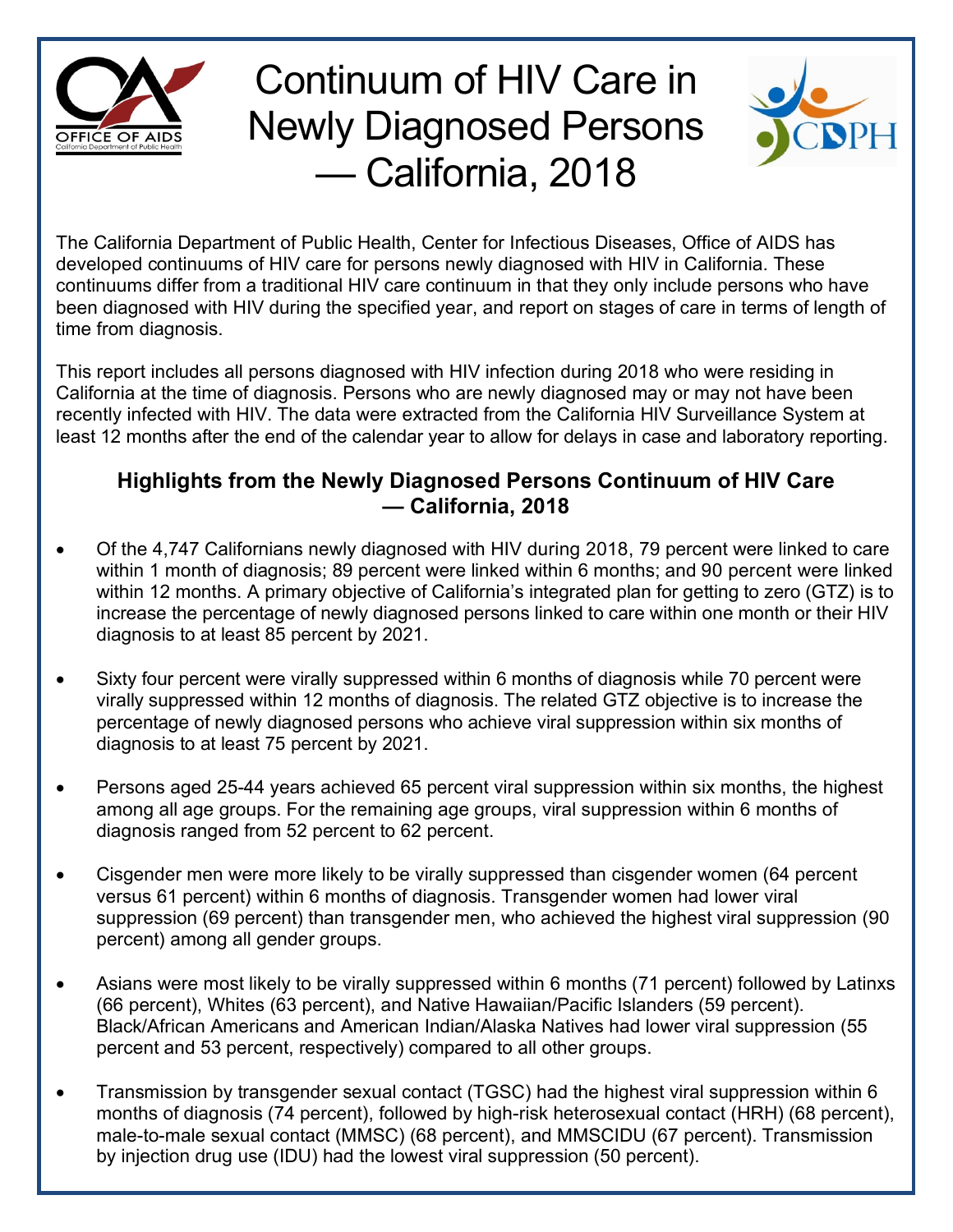

Newly diagnosed persons met the Centers for Disease Control and Prevention (CDC) surveillance case definition for HIV infection and were reported to be living in California at the time of diagnosis. Persons who had at least one CD4, viral load, or HIV-1 genotype test within the specified time period after diagnosis were considered to be linked to care during that time period. Time from diagnosis to linkage to care was calculated based on the month and year of the earliest diagnostic HIV test and the month and year of the next CD4, viral load, or HIV-1 genotype test.

The data were extracted from the California HIV Surveillance System at least 12 months after the end of the calendar year to allow for delays in case and laboratory reporting. Nonetheless, these data may still slightly underestimate the number of persons linked to care within 12 months since persons diagnosed late in the calendar year had less time for lab test results to be reported.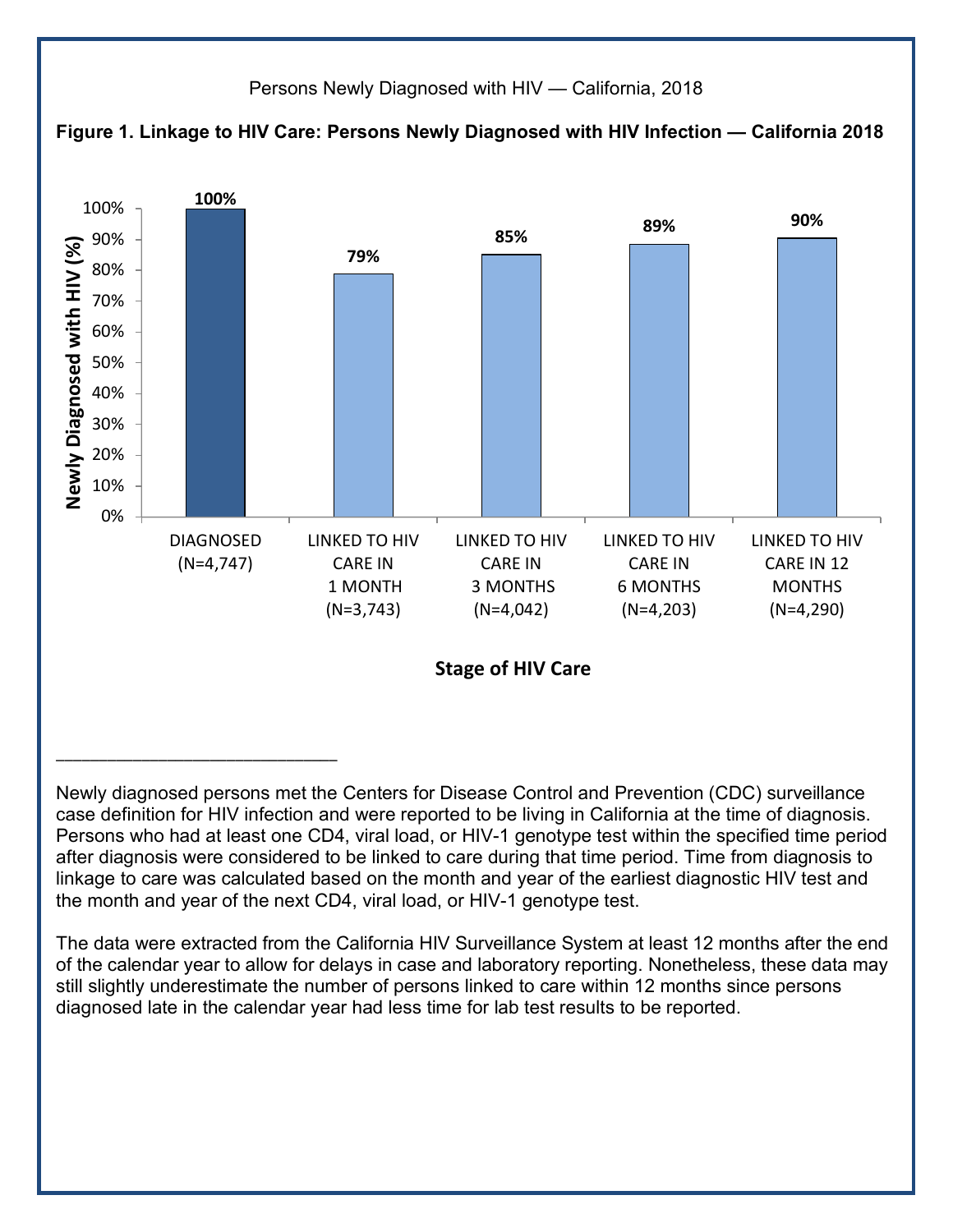

Newly diagnosed persons met the CDC surveillance case definition for HIV infection and were reported to be living in California at the time of diagnosis. Newly diagnosed persons who had two or more CD4, viral load, or HIV-1 genotype tests that were performed at least 3 months apart, within 12 months of diagnosis were considered retained in care. Newly diagnosed persons whose most recent viral load test result within the reported time period following diagnosis was ≤ 200 copies/ml were considered to be virally suppressed.

The data were extracted from the California HIV Surveillance System at least 12 months after the end of the calendar year to allow for delays in case and laboratory reporting. Nonetheless, these data may still slightly underestimate the number of persons linked to care within 12 months since persons diagnosed late in the calendar year had less time for lab test results to be reported.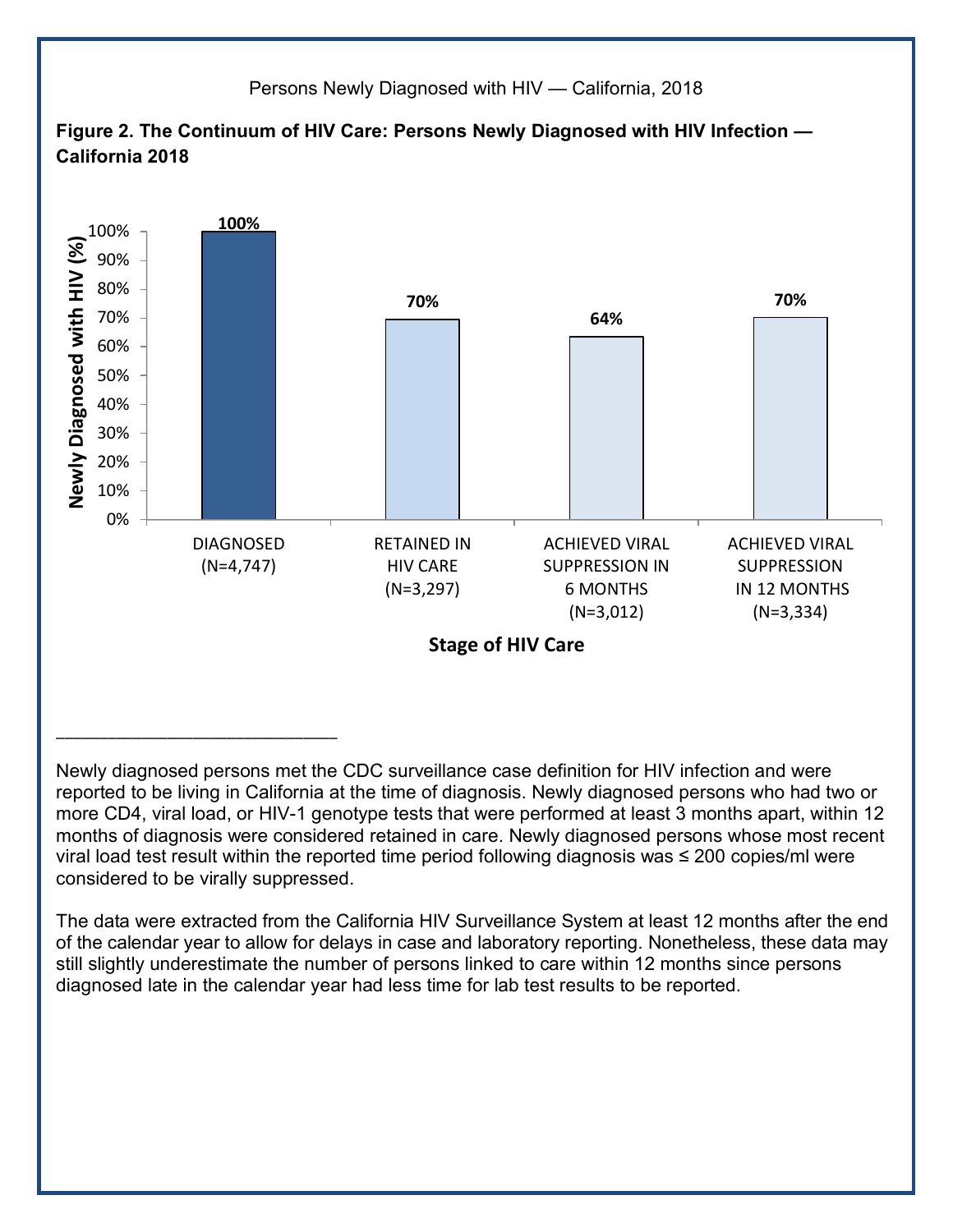

Newly diagnosed persons met the CDC surveillance case definition for HIV infection and were reported to be living in California at the time of diagnosis. Persons who had at least one CD4, viral load, or HIV-1 genotype test within one month of diagnosis were considered to be linked to HIV care in one month. Persons who had two or more CD4, viral load or HIV-1 genotype tests that were performed at least 3 months apart within 12 months of diagnosis were considered retained in care. Persons whose most recent HIV viral load test result within 6 months of diagnosis was ≤ 200 copies/ml were considered to be virally suppressed.

Age was calculated as of the date of diagnosis.

 $\mathcal{L}_\text{max}$  , where  $\mathcal{L}_\text{max}$  and  $\mathcal{L}_\text{max}$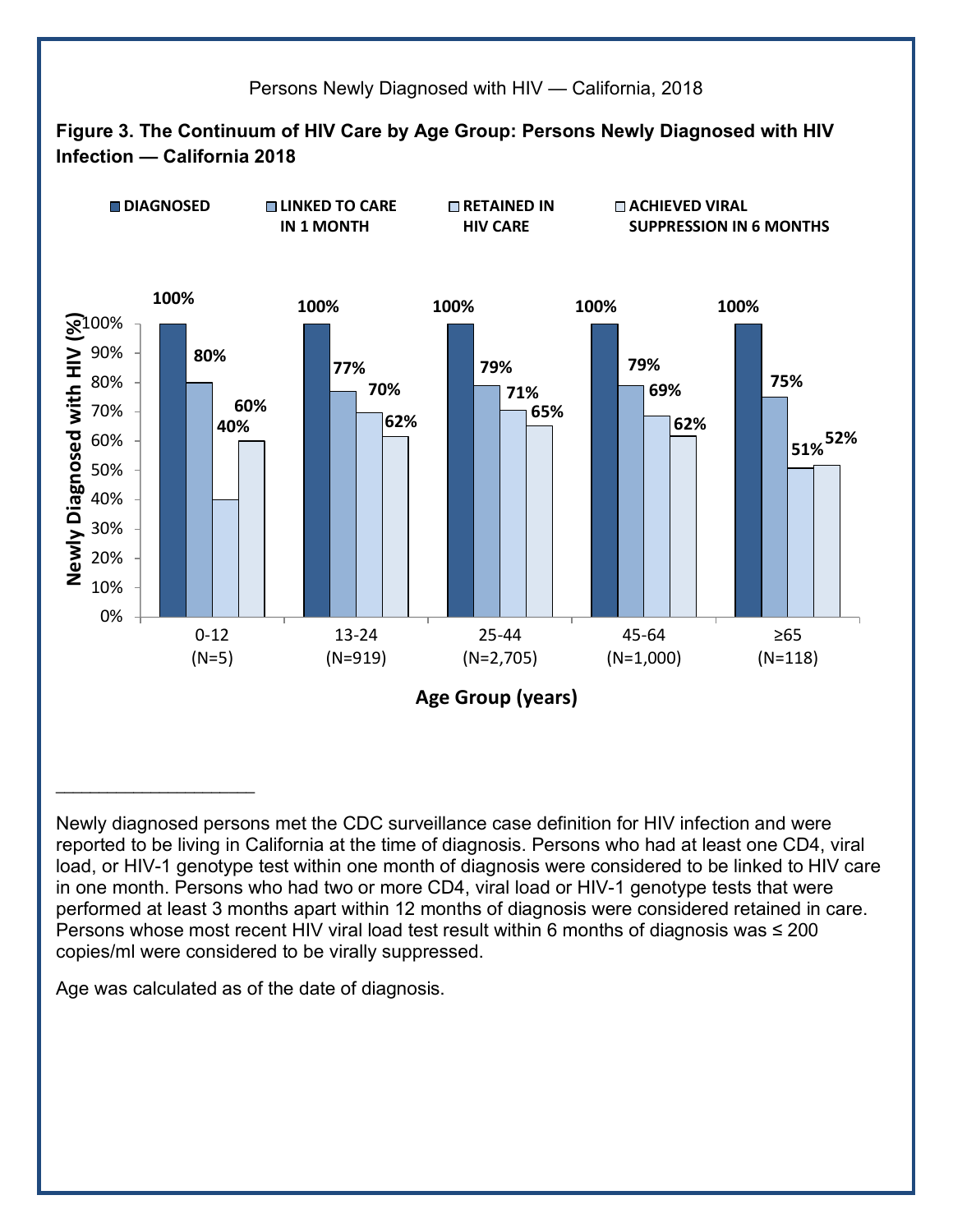

Newly diagnosed persons met the CDC surveillance case definition for HIV infection and were reported to be living in California at the time of diagnosis. Persons who had at least one CD4, viral load, or HIV-1 genotype test within one month of diagnosis were considered to be linked to HIV care in one month. Persons who had two or more CD4, viral load or HIV-1 genotype tests that were performed at least 3 months apart within 12 months of diagnosis were considered retained in care. Persons whose most recent HIV viral load test result within 6 months of diagnosis was ≤ 200 copies/ml were considered to be virally suppressed.

Current gender was determined as of the last day of the calendar year. Persons were classified as transgender if a case report form affirming their transgender status was present in HIV surveillance data.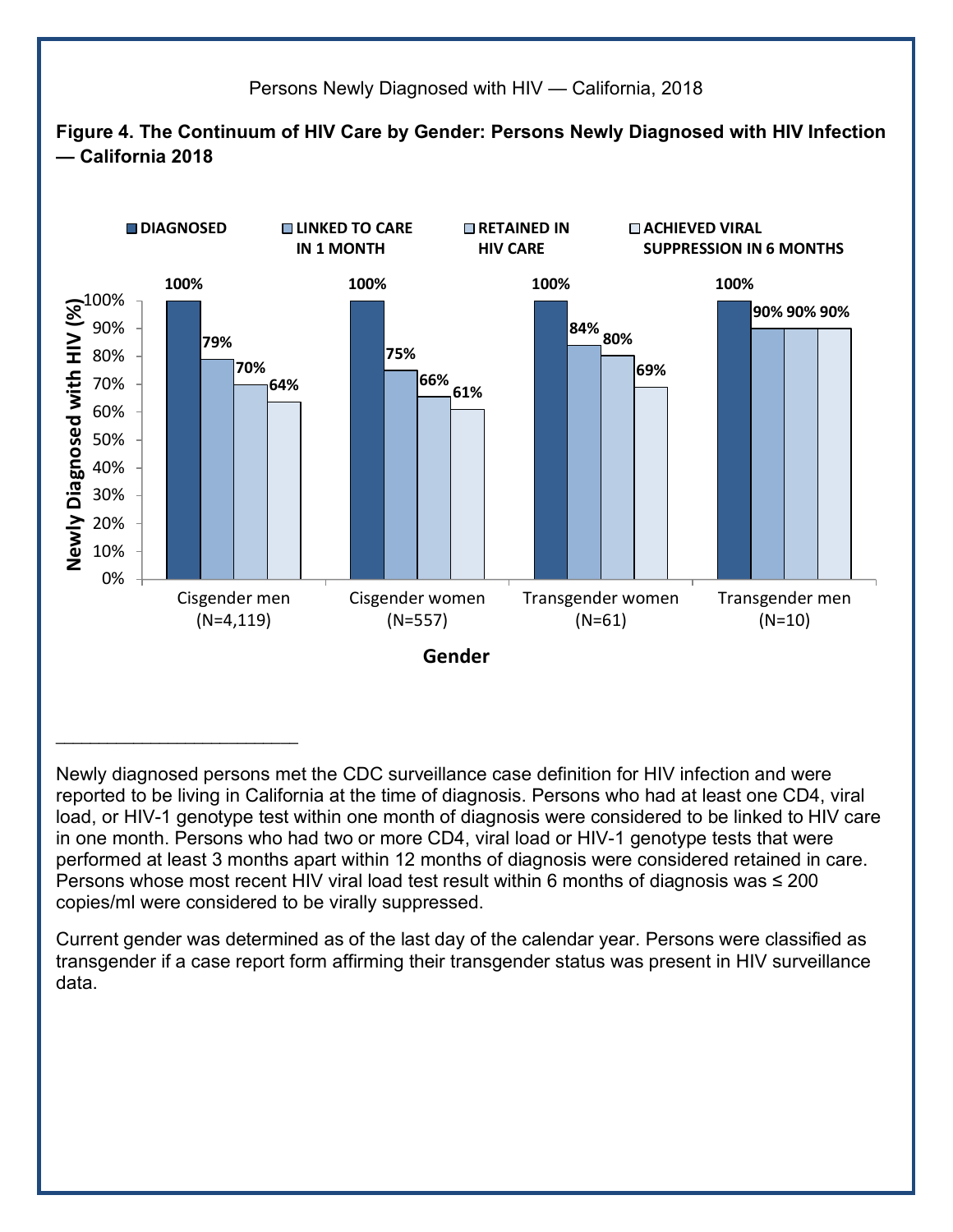

Newly diagnosed persons met the CDC surveillance case definition for HIV infection and were reported to be living in California at the time of diagnosis. Persons who had at least one CD4, viral load, or HIV-1 genotype test within one month of diagnosis were considered to be linked to HIV care in one month. Persons who had two or more CD4, viral load or HIV-1 genotype tests that were performed at least 3 months apart within 12 months of diagnosis were considered retained in care. Persons whose most recent HIV viral load test result within 6 months of diagnosis was ≤ 200 copies/ml were considered to be virally suppressed.

 $\mathcal{L}_\text{max}$  , where  $\mathcal{L}_\text{max}$  , we have the set of the set of the set of the set of the set of the set of the set of the set of the set of the set of the set of the set of the set of the set of the set of the set of

Latinx persons can be of any race. Although California Government Code Section 8310.5 requires the Department to tabulate information by expanded ethnicities for each major Asian and Pacific Islander group, the data shown here are not disaggregated into those groups in order to maintain the confidentiality of these persons.